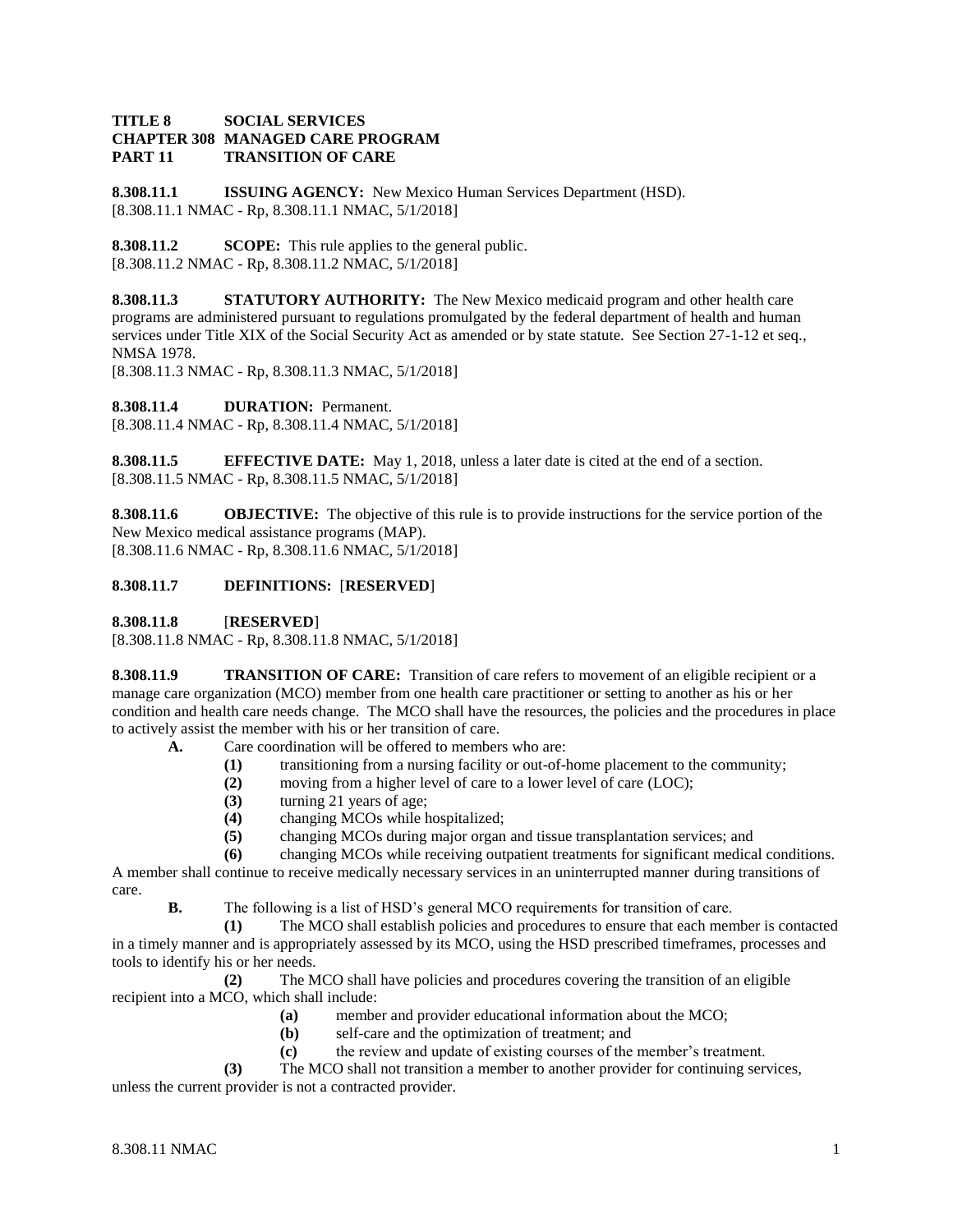**(4)** The MCO shall facilitate a seamless transition into a new service, a new provider, or both, in a care plan developed by the MCO without disruption in the member's services.

**(5)** When a member of a MCO is transitioning to another MCO, the receiving MCO shall immediately contact the member's relinquishing MCO and request the transfer of "transition of care data" as specified by HSD. If a MCO is contacted by another MCO requesting the transfer of "transition of care data" for a transitioning member, then upon verification of such a transition, the relinquishing MCO shall provide such data in the timeframe and format specified by HSD to the receiving MCO, and both MCOs shall facilitate a seamless transition for the member.

**(6)** The receiving MCO will ensure that its newly transitioning member is held harmless by his or her provider for the costs of medically necessary covered services, except for applicable cost sharing.

**(7)** For a medical assistance division (MAD) medically necessary covered service provided by a contracted provider, the MCO shall provide continuation of such services from that provider, but may require prior authorization for the continuation of such services from that provider beyond 30 calendar days. The receiving MCO may initiate a provider change only as specified in the MCO agreement with HSD.

**(8)** The receiving MCO shall continue providing services previously authorized by HSD, its contractor or designee, in the member's approved community benefit care plan, behavioral health treatment plan or service plan without regard to whether such a service is provided by contracted or non-contracted provider. The receiving MCO shall not reduce approved services until the member's care coordinator conducts a comprehensive needs assessment (CNA).

**C.** Transplant services, durable medical equipment and prescription drugs:

**(1)** If an eligible recipient has received HSD approval, either through fee-for-service (FFS) or any other HSD contractor, the receiving MCO shall reimburse the HSD approved providers if a donor organ becomes available during the first 30 calendar days of the member's MCO enrollment.

**(2)** If a member was approved by a MCO for transplant services, HSD shall reimburse the MCO approved providers if a donor organ becomes available during the first 30 calendar days of the eligible recipient's FFS enrollment. The MCO provider who delivers these services will be eligible for FFS enrollment if the provider is willing.

**(3)** If a member received approval from his or her MCO for durable medical equipment (DME) costing two thousand dollars (\$2,000) or more, and prior to the delivery of the DME item, was disenrolled from the MCO, the relinquishing MCO shall pay for the item.

**(4)** If an eligible recipient received FFS approval for a DME costing two thousand dollars (\$2,000) or more, and prior to the delivery of the DME item, he or she is enrolled in a MCO, HSD shall pay for the item. The DME provider will be eligible for FFS provider enrollment if the provider is willing.

**(5)** If a FFS eligible recipient enrolls in a MCO, the receiving MCO shall pay for prescribed drug refills for the first 30 calendar days or until the MCO makes other arrangements.

**(6)** If a MCO member is later determined to be exempt from MCO enrollment, HSD will pay for prescription drug refills for the first 30 calendar days of his or her FFS enrollment. The pharmacy provider will be eligible for FFS enrollment if the provider is willing;

**(7)** If a FFS eligible recipient is later enrolled in a MCO, the receiving MCO will honor all prior authorizations granted by HSD or its contractors for the first 30 calendar days or until it makes other arrangements for the transition of services. A provider who delivered services approved by HSD or through its contractors shall be reimbursed by the receiving MCO.

**(8)** If a MCO member is later determined to be exempt from MCO enrollment, HSD will honor the relinquishing MCO's prior authorizations for the first 30 calendar days or until other arrangements for the transition of services have been made. The provider will be eligible for FFS enrollment if the provider is willing.

**D.** Transition of care requirements for pregnant women:

**(1)** When a member is in her second or third trimester of pregnancy and is receiving medically necessary covered prenatal care services prior to her enrollment in the MCO, the receiving MCO will be responsible for providing continued access to her prenatal care provider (whether a contracted or non-contracted provider) through the two month postpartum period without any form of prior approval.

**(2)** When a newly enrolled member is in her first trimester of pregnancy and is receiving medically necessary covered prenatal care services prior to her enrollment, the receiving MCO shall be responsible for the costs of continuation of such medically necessary prenatal care services, including prenatal care and delivery, without any form of prior approval from the receiving MCO and without regard to whether such services are being provided by a contracted or non-contracted provider for up to 60 calendar days from her MCO enrollment or until she may be reasonably transferred to a MCO contracted provider without disruption in care, whichever is less.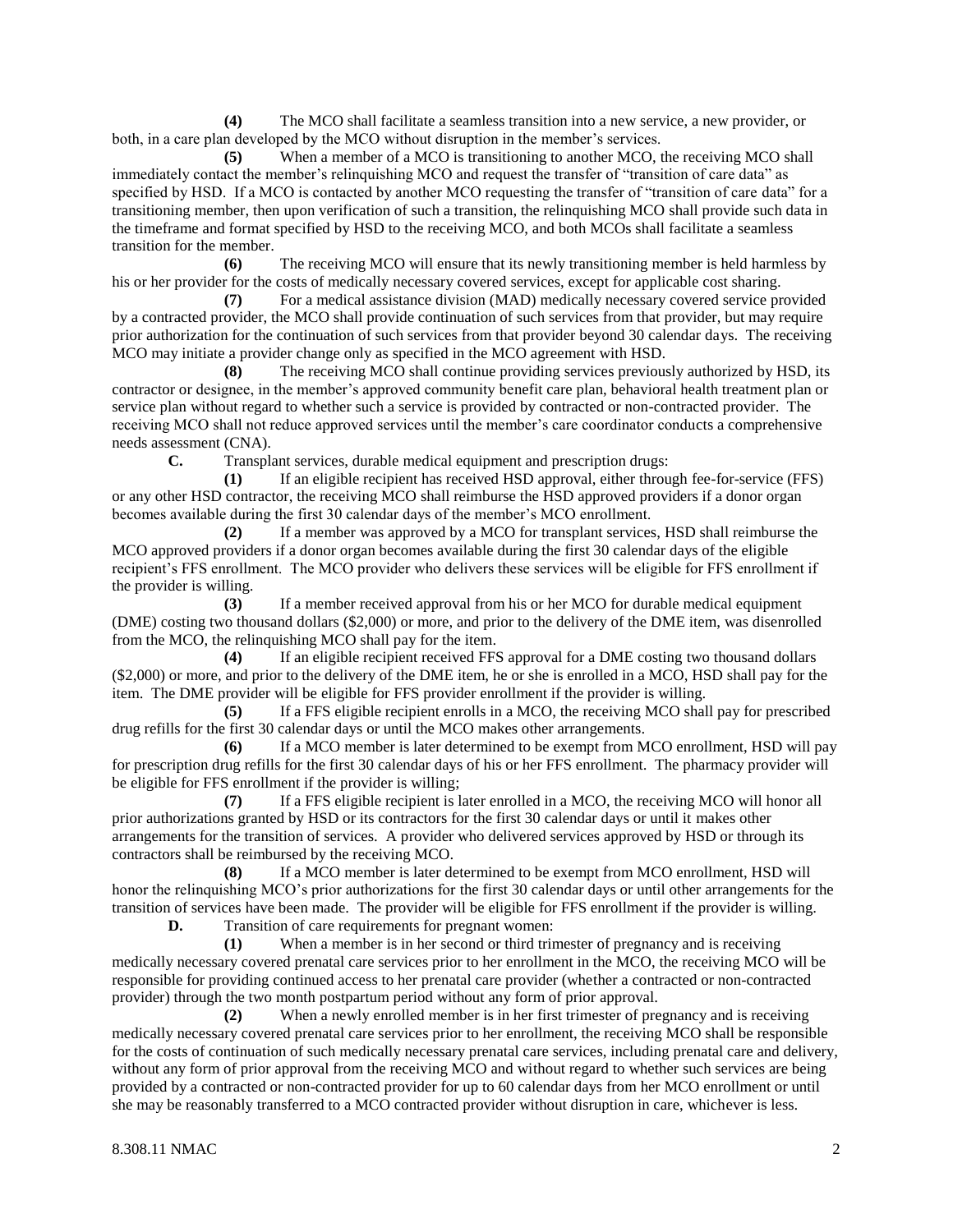**(3)** When a member is receiving services from a contracted provider, her MCO shall be responsible for the costs of continuation of medically necessary covered prenatal services from that provider, without any form of prior approval, through the two month postpartum period.

**(4)** When a member is receiving services from a non-contracted provider, her MCO will be responsible for the costs of continuation of medically necessary covered prenatal services, delivery, through the two month postpartum period, without any form of prior approval, until such time when her MCO determines it can reasonably transfer her to a contracted provider without impeding service delivery that might be harmful to her health.

**E.** Transition from institutional facility to community:

**(1)** The MCO shall develop and implement methods for identifying members who may have the ability, the desire, or both, to transition from institutional care to his or her community, such methods include, at a minimum:

- **(a)** the utilization of a CNA;
- **(b)** the utilization of the preadmission screening and annual resident review

(PASRR);

- **(c)** minimum data set (MDS);
- **(d)** a provider referral including hospitals, and residential treatment centers;
- **(e)** an ombudsman referral;
- **(f)** a family member referral;
- **(g)** a change in medical status;
- **(h)** the member's self-referral;
- **(i)** community reintegration allocation received;
- **(j)** state agency referral; and
- **(k)** incarceration or detention facility referral.

**(2)** When a member's transition assessment indicates that he or she is a candidate for transition to the community, his or her MCO care coordinator shall facilitate the development and completion of a transition plan, which shall remain in place for a minimum of 60 calendar days from the decision to pursue transition or until the transition has occurred and a new care plan is in place. The transition plan shall address the member's transition needs including but not limited to:

- **(a)** his or her physical and behavioral health needs;
- **(b)** the selection of providers in his or her community;
- **(c)** continuation of MAP eligibility;
- **(d)** his or her housing needs;
- **(e)** his or her financial needs;
- **(f)** his or her interpersonal skills; and
- **(g)** his or her safety.

**(3)** The MCO shall conduct an additional assessment within 75 calendar days of the member's transition to his or her community to determine if the transition was successful and identify any remaining needs of the member.

**F.** Transition from the New Mexico health insurance exchange:

**(1)** The receiving MCO must minimize the disruption of the newly enrolled member's care and ensure he or she has uninterrupted access to medically necessary services when transitioning between a MCO and his or her New Mexico health insurance exchange qualified health plan coverage.

**(2)** At a minimum, the receiving MCO shall establish transition guidelines for the following populations:

- **(a)** pregnant members, including the two month postpartum period;
- **(b)** members with complex medical conditions;
- **(c)** members receiving ongoing services or who are hospitalized at the time of

transition; and

**(d)** members who received prior authorization for services from their qualified

health plan.

**(3)** The receiving MCO is expected to coordinate services and provide phase-in and phaseout time periods for each of these populations, and to maintain written policies and procedures to address these coverage transitions.

[8.308.11.9 NMAC - Rp, 8.308.11.9 NMAC, 5/1/2018]